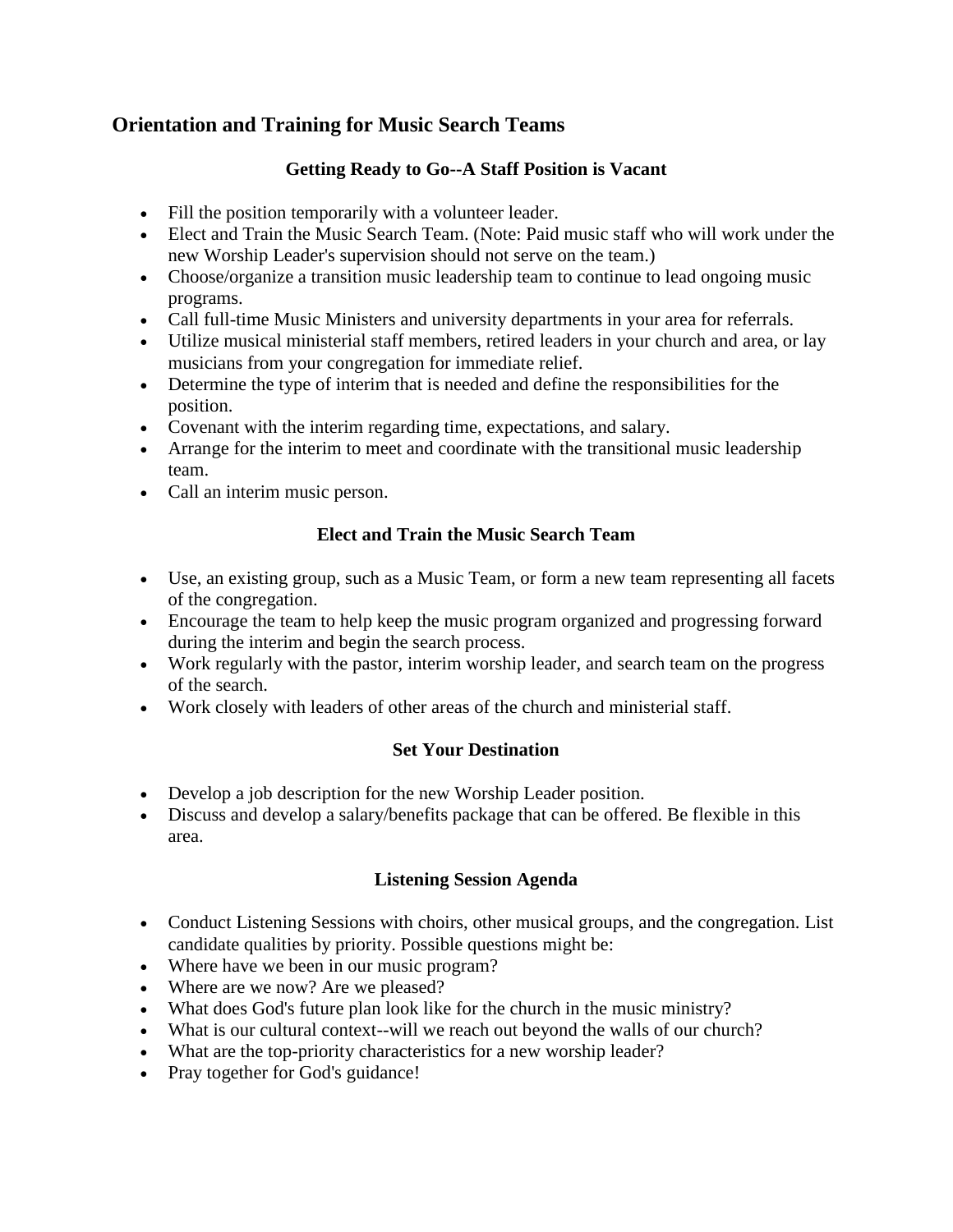#### **Formulate Travel Plans**

- Pray! Pray! Pray as the search team consider specifics.
- Gather resumes.
- Ask the congregation for recommendations.
- Contact prominent worship leaders in your area for recommendations.
- Contact seminaries, universities, and others for resumes and recommendations.
- Organize resumes by qualifications.
- Send a note to all who sent a resume notifying them it has been received and that the search team is praying and will be in contact soon. If they are not considered, let them know also.
- Create three categories of resumes: (1) positive, (2) possible, and (3) probably not.
- Decide on the top three candidates.
- Contact each candidate by letter to let them know they are being formally considered. Inform those not being considered as well.
- Check references of each candidate
- Ask candidates for video or audio recordings from their worship services or special presentations, if available.

## **Meeting with the Candidate**

- Consider one candidate at a time! (This step is very important.)
- Conduct an initial interview. (Conference call--with the entire team works well.)
- Present job description to the candidate.
- Pray! Pray! Pray!
- Visit the candidate on his church field.
- Conduct a second interview.
- Clarify any questions or discrepancies.
- Determine if the search team wants to continue with this candidate or move to the next candidate.
- Allow the candidate to meet the ministerial staff.
- Invite the candidate to visit and observe worship anonymously.
- If the search team decides to move to another candidate, contact the first candidate of this decision. Usually the search team chairperson needs to call the candidate.
- If the search team feels led, continue.

## **Presenting Documentation to the Candidate**

- Determine the financial package for the candidate, including salary and benefits and present it to the candidate.
- Discuss the package with the candidate and allow for prayerful negotiation.
- Present other important documentation from the church to the candidate such as the Constitution and By-Laws.
- If agreeable, spend time in prayer, then take a vote of the Search Team on whether to call the candidate. If the vote is positive, proceed to plan for a "Call Weekend."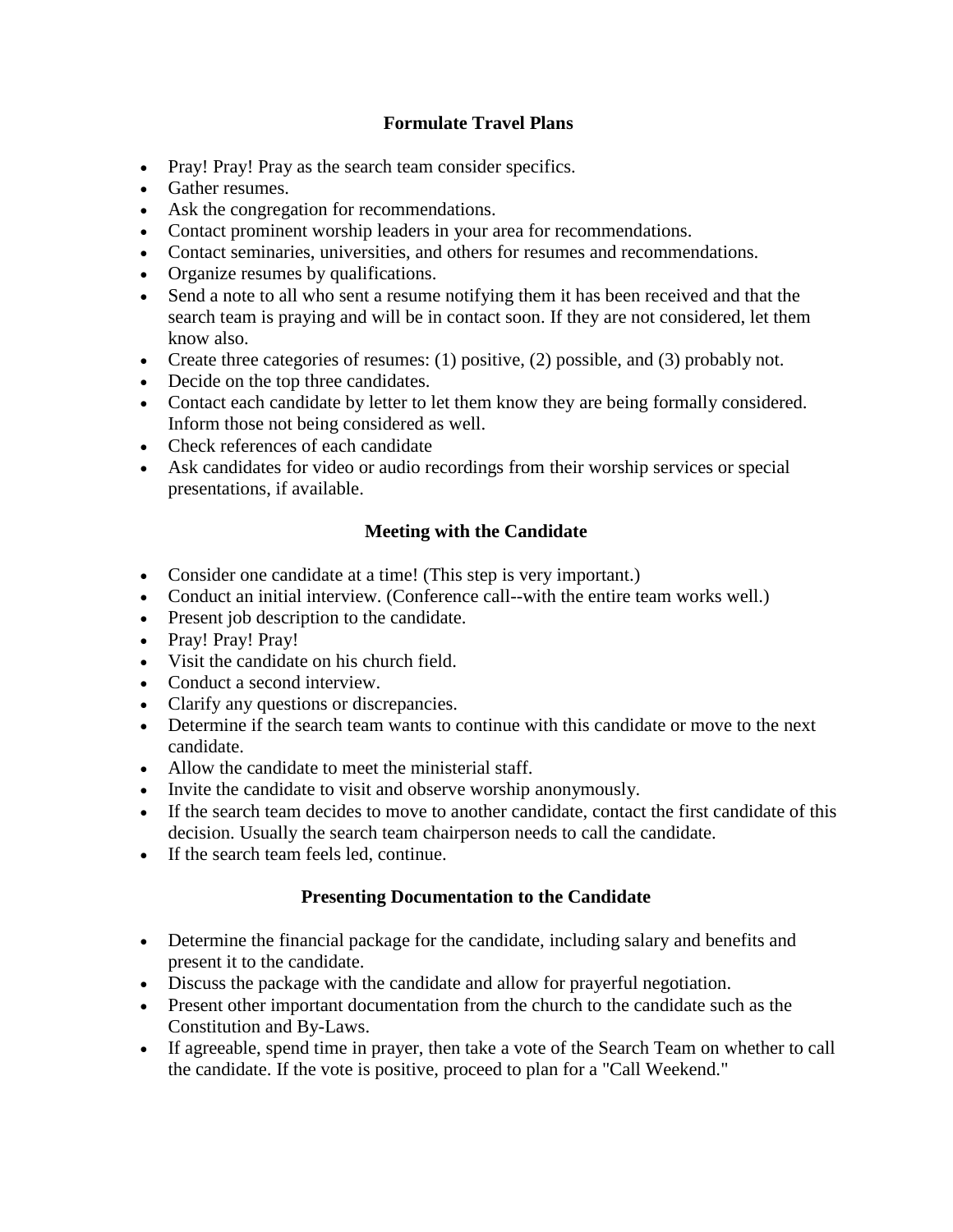#### **The "Call Weekend"**

- Create events that give maximum exposure of the candidate to as many people as possible.
- Plan a Friday even meeting with staff and church administrative leadership.
- Plan a Saturday morning  $Q & A$  with music leadership.
- Plan a Saturday afternoon rehearsal with choir, praise team, orchestra, Bell choir (i.e. groups which the person will lead).
- Plan a Saturday evening meal introducing the candidate allowing  $Q < A$  from the church, music ministry people, and others.
- Sunday morning the candidate leads worship.
- Sunday morning or evening a vote is taken by secret ballot. (Most churches take the vote on the following Sunday of the visit.)
- Notify the candidate.
- When the candidate responds, announce the decision to the church.
- **In light of technological advancement and social networking, please coordinate the announcement of the candidate to ensure the individual has time to resign his or her current ministry position without a problem emerging.**

## **After the Candidate Accepts**

- Say goodbye to the interim and express appreciation for his/her leadership.
- Prepare the church for the arrival of the new leader.
- Communicate needs of the new ministry family's arrival
- Prepare for the worship pastor's arrival.
- Plan a welcome party.
- Shower love on your new minister from the beginning.

## **Assisting the Worship Leader During Transition**

- Alert local papers and media of the arrival of the new worship leader.
- Create and present a welcome banner in the church giving the name of the worship leader and his family members.
- Ask the search team members to clear their calendar so they can be present for the worship leader's first weekend.
- Provide meals for the worship leader and his family for the first few nights on the church field.
- Promote a stress free environment for the staff member asking current staff and administration to bear the load allowing for a smooth transition period.
- Model servant leadership during the transition period.
- Keep checking with the new staff member over the next six weeks to make sure their transition needs are met.
- Praise God for His guidance through this transition period.
- Lead the church to: (1) pray, (2) cooperate, (3) care, (4) follow, and (5) love the new staff member.